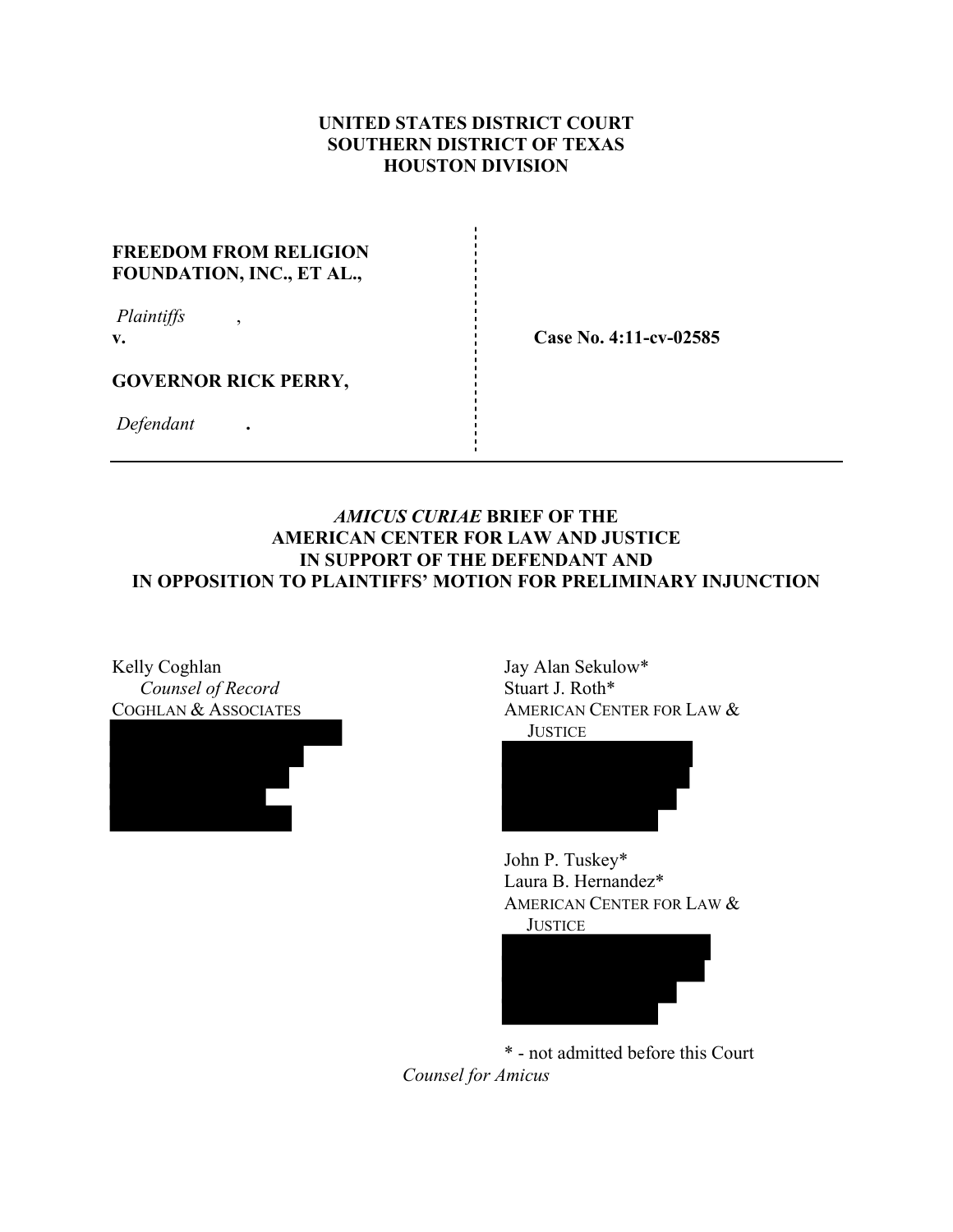# **CORPORATE DISCLOSURE STATEMENT**

 The ACLJ i s a non-pro fit legal co rporation dedicated to the defense of constitutional liberties secured by law. The ACLJ has no parent corporation and issues no stock.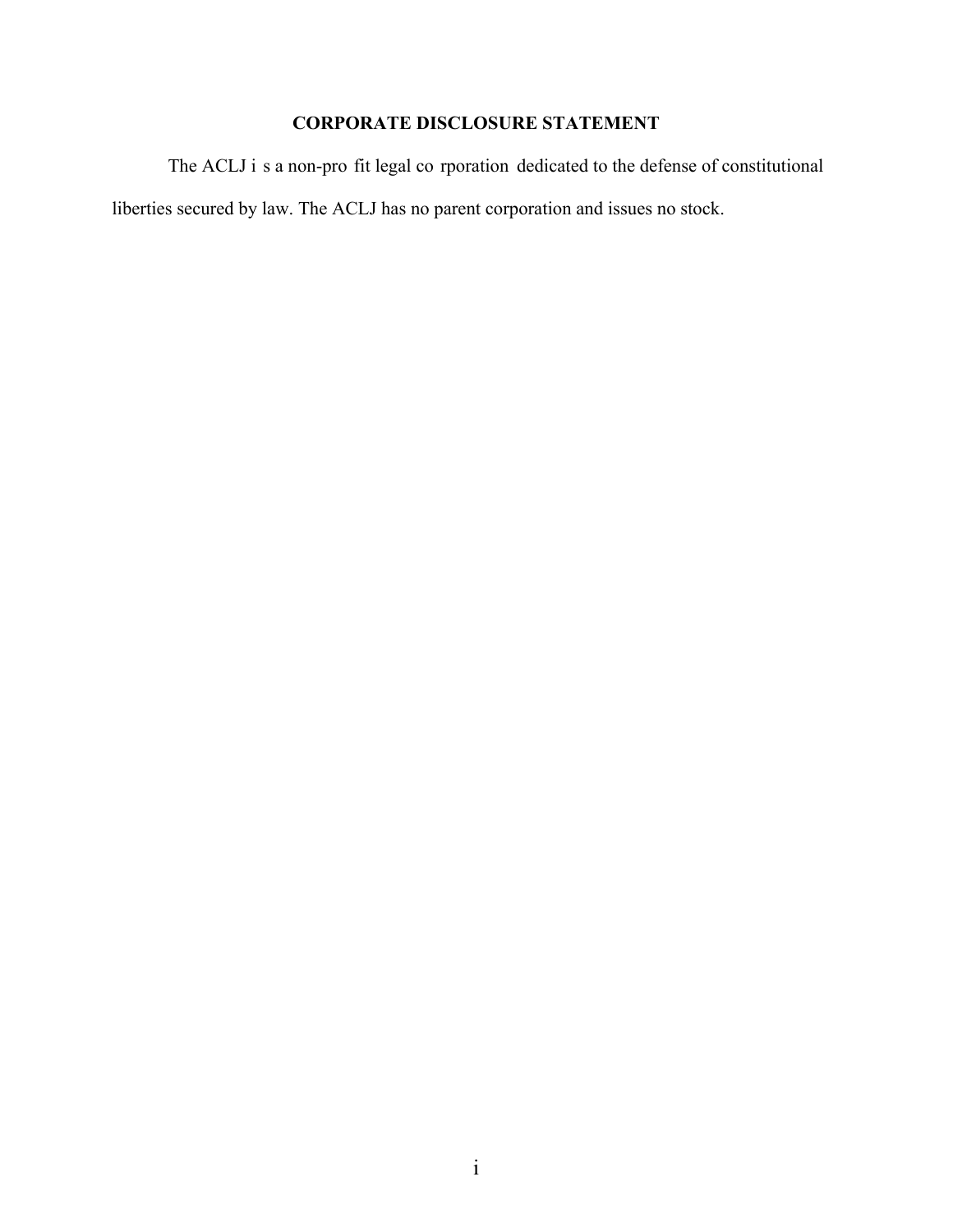# **TABLE OF CONTENTS**

| $\mathbf{I}$ .<br>Plaintiffs' Allegations of Injury are not Sufficient to Dem onstrate They Have                                                          |  |
|-----------------------------------------------------------------------------------------------------------------------------------------------------------|--|
| II.<br>The Claim that Govern or Perry's Call to Prayer Violates the Estab lishment                                                                        |  |
| The Congress and Presidents Have Issued Proclam ations Calling the<br>$\mathbf{A}$ .                                                                      |  |
| <b>B.</b><br>No Supre me Court Establishm ent Clau se Case Decided Subsequent to                                                                          |  |
| $C_{\cdot}$<br>The Lower Federa 1 Courts Have Held tha t Marsh Ap plies to Other<br>Government-Sponsored Religious Practices That Date to the Founding of |  |
|                                                                                                                                                           |  |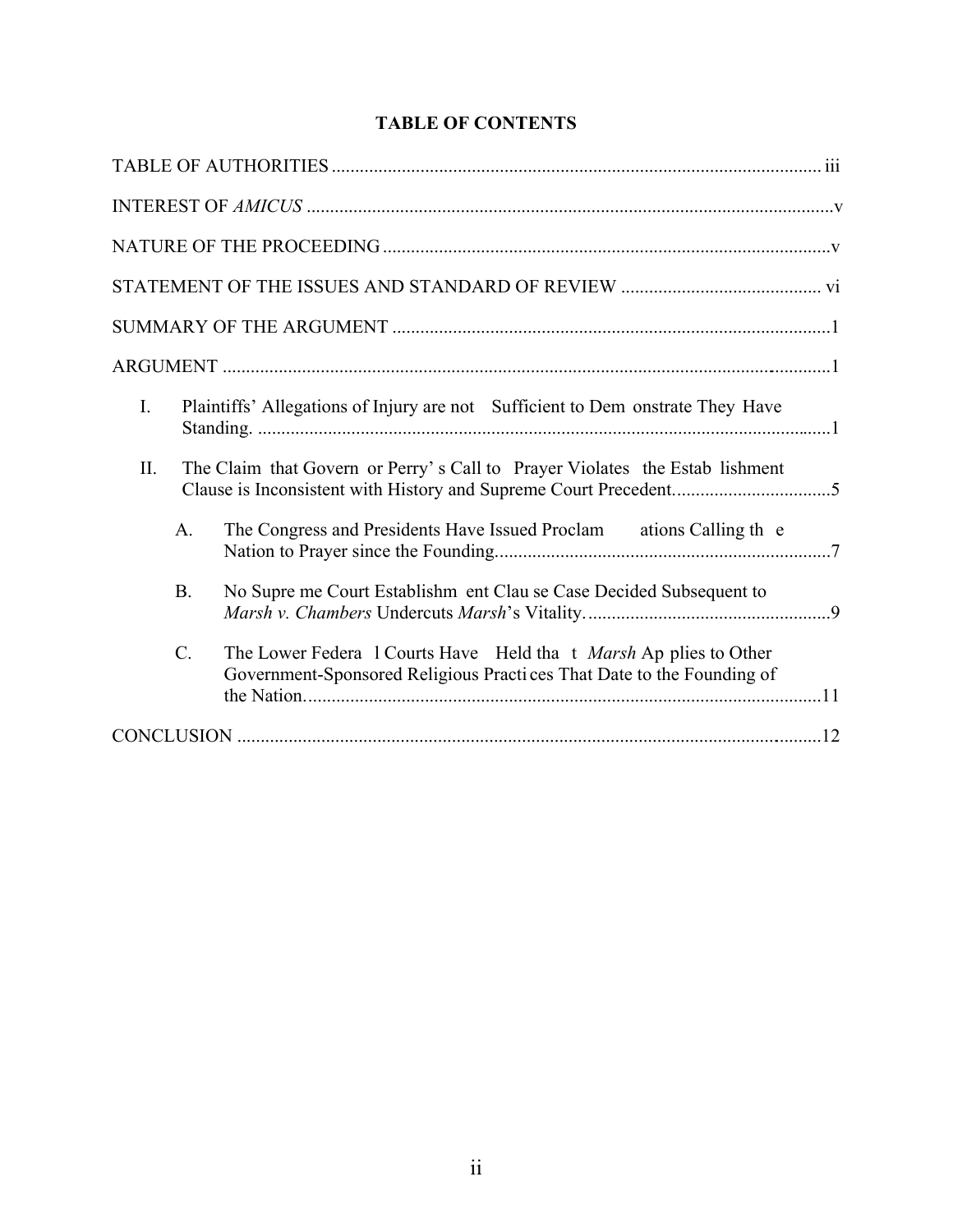# **TABLE OF AUTHORITIES**

| Ariz. Christian Sch. Tuition Org. v. Winn,        |  |
|---------------------------------------------------|--|
| Books v. Elkhart Cnty.,                           |  |
| Cammack v. Waihee,                                |  |
| County of Allegheny v. ACLU,                      |  |
| Freedom from Religion Found., Inc. v. Obama,      |  |
| Katcoff v. Marsh,                                 |  |
| Lance v. Coffman,                                 |  |
| Newdow v. Bush,                                   |  |
| Lujan v. Defenders of Wildlife,                   |  |
| Lynch v. Donnelly,                                |  |
| Marsh v. Chambers,                                |  |
| McGowan v. Maryland,                              |  |
| Nat'l Endowment for the Arts v. Finley,           |  |
| Pelphrey v. Cobb County,                          |  |
| Schlesinger v. Reservists' Comm. to Stop the War, |  |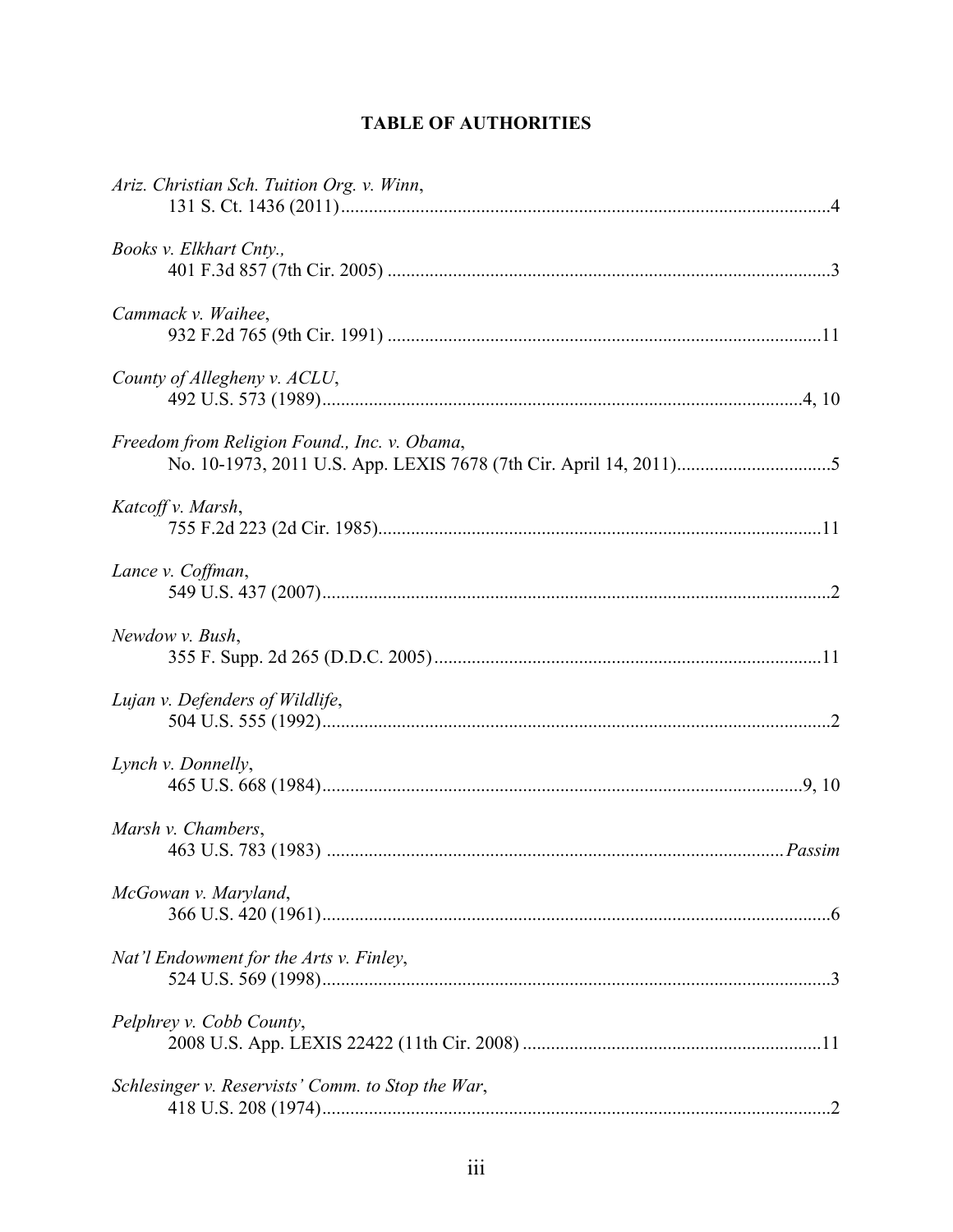| United States v. Richardson,                                                         |  |
|--------------------------------------------------------------------------------------|--|
| Van Orden v. Perry,                                                                  |  |
| Valley Forge Christian College v. Americans United for Separation of Church & State, |  |
| <i>Wallace v. Jaffree,</i>                                                           |  |
| Winter v. Natural Res. Def. Council, Inc.,                                           |  |
|                                                                                      |  |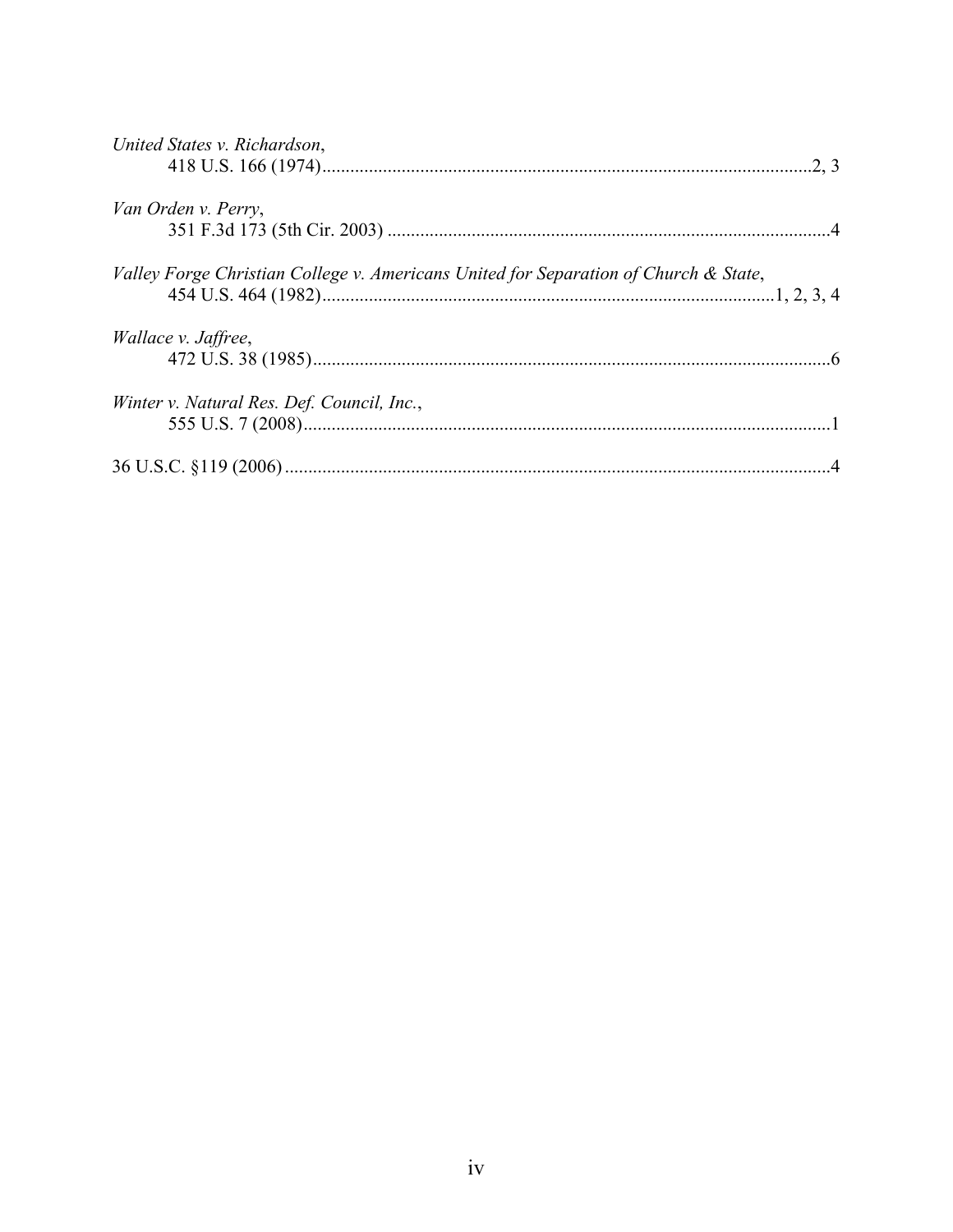#### **INTEREST OF** *AMICUS*

 The Am erican Center f or Law and Justice (A CLJ) is an organiza tion dedic ated to the defense of constitutional liber ties secured by law. ACLJ atto rneys h ave argu ed in num erous cases involving First Amendment issues before the Supreme Court of the United States and other federal and state courts. *See, e.g., Pleasant Grove City v. Summum* , 129 S. Ct. 1125 (2009); *McConnell v. FEC*, 540 U.S. 93 (2003); *Lamb's Chapel v. Ctr. Moriches Union Free Sch. Dist.* , 508 U.S. 384 (1993); *Bd. of Educ. v. Mergens* , 496 U.S. 226 (1990); *Bd. of Airport Comm'rs v. Jews for Jesus*, 482 U.S. 569 (1987).

The ACLJ has dedicated tim e and effort to defending and protecti ng Am ericans' First Amendment freedoms. It is th is commitment to the integrity of the United States Constitution that com pels the ACLJ to oppose Freedom Fr om Religion Foundation (FFRF)'s efforts to eliminate a national tradition that dates to the founding.

#### **NATURE OF THE PROCEEDING**

This matter is before the court on a m otion for prelim inary injunction. "A prelim inary injunction is an extr aordinary remedy never awarded as of right." *Winter v. Natural Res. Def. Council, Inc.*, 555 U.S. 7, 24 (2008). A prelim inary injunction is appropriate only w hen (1) the Plaintiff is "likely to succeed on the m erits," (2) the Plaintiff is "likely to suffer irreparable harm in the absen ce of preliminary re lief," (3) when the "balan ce of equities tips" in th e Plaintiff's favor, and (4) when "an injunction is in the public interest." *Id.* at 20.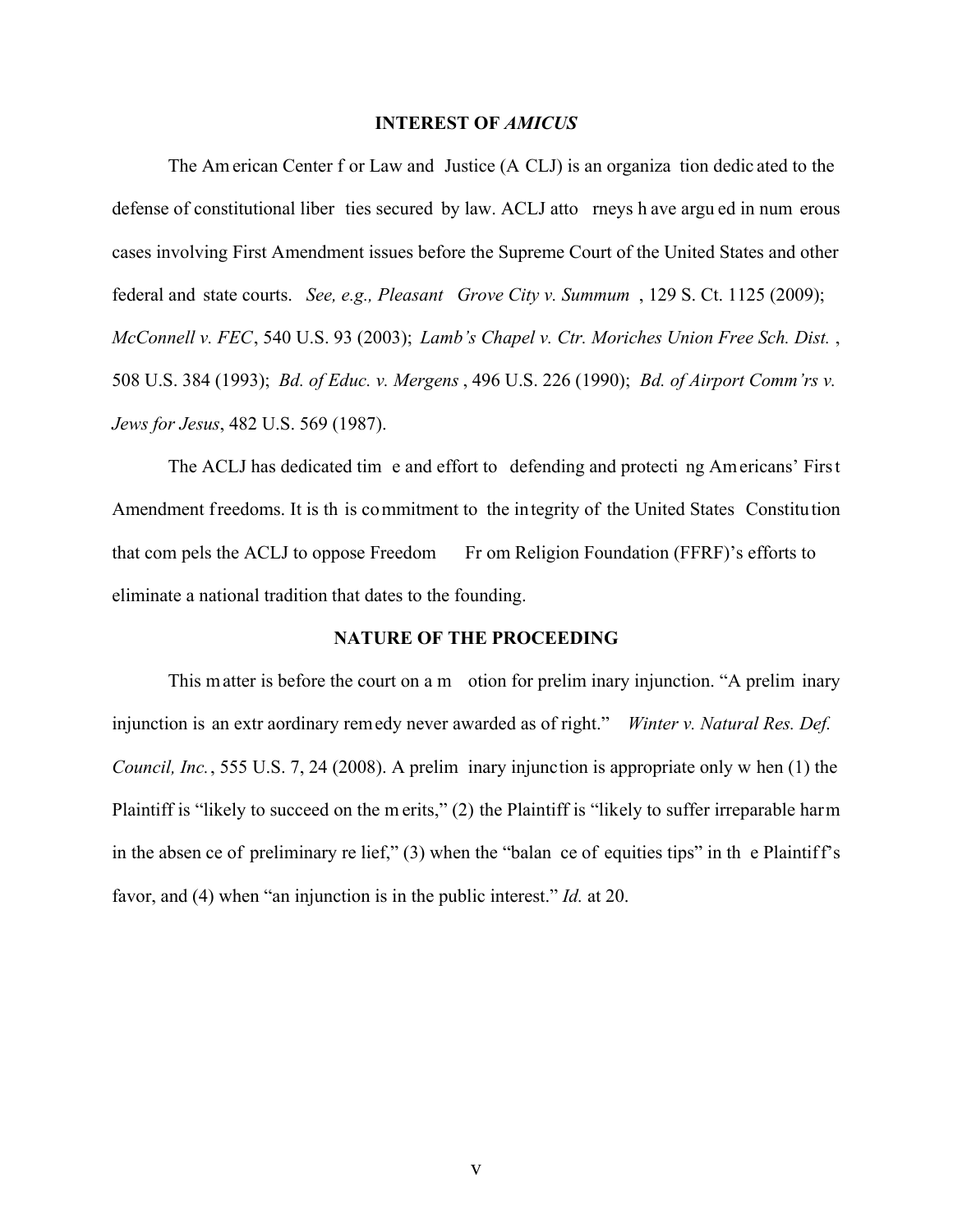### **STATEMENT OF THE ISSUES AND STANDARD OF REVIEW**

The motion for preliminary injunction before the court involves two issues:

- 1. Whether plaintiffs have st anding under Article III when they have alleged no injury other than mere offence at a perceived constitutional violation, which if true is a harm applicable to all citizens and not particular to the plaintiffs.
- 2. Whether a governm ent offici al violates the Establishm ent Clause by calling for a day of prayer and f asting and urging participation in the call for a day of prayer and fasting.

At an irredu cible minimum, Article III stand ing requires th at the plaintiffs allege three elements: " $(1)$  an 'inju ry in f act' that is (a) concrete an d pa rticularized and (b) actual or imminent; (2) a causal connection between the injury and the conduct complained of; and (3) the likelihood that a favorable decision will redress the injury." *Croft v. Governor of Texas*, 562 F.3d 735, 745 (5th Cir. 2009); *see also Lujan v. Defenders of Wildlife*, 504 U.S. 555, 560-561 (1992). Furthermore, the "psychological consequence presumably produced by observation of conduct with which one disagrees," does not constitute "an injury sufficient to confer standing under Article III." *Valley Forge Christian College v. Americans United for Separation of Church & State*, 454 U.S. 464, 485 (1982).

The Plaintif fs' Establishm ent Clause claim involves the deeply ingrained national tradition of public officials' prayer proclamations; therefore, the *Marsh* historical precedence test is the applicable legal standard. The *Lemon* and Endorsement tests are inapplicable in this matter. "[H]istorical evidenc e s heds light n ot only on what the d raftsmen intended the Es tablishment Clause to mean, but also on how they thought that Clause applied to the practice authorized by the First Co ngress—their ac tions re veal their in tent." *Marsh v. Chambers* , 463 U.S. 783, 790 (1983).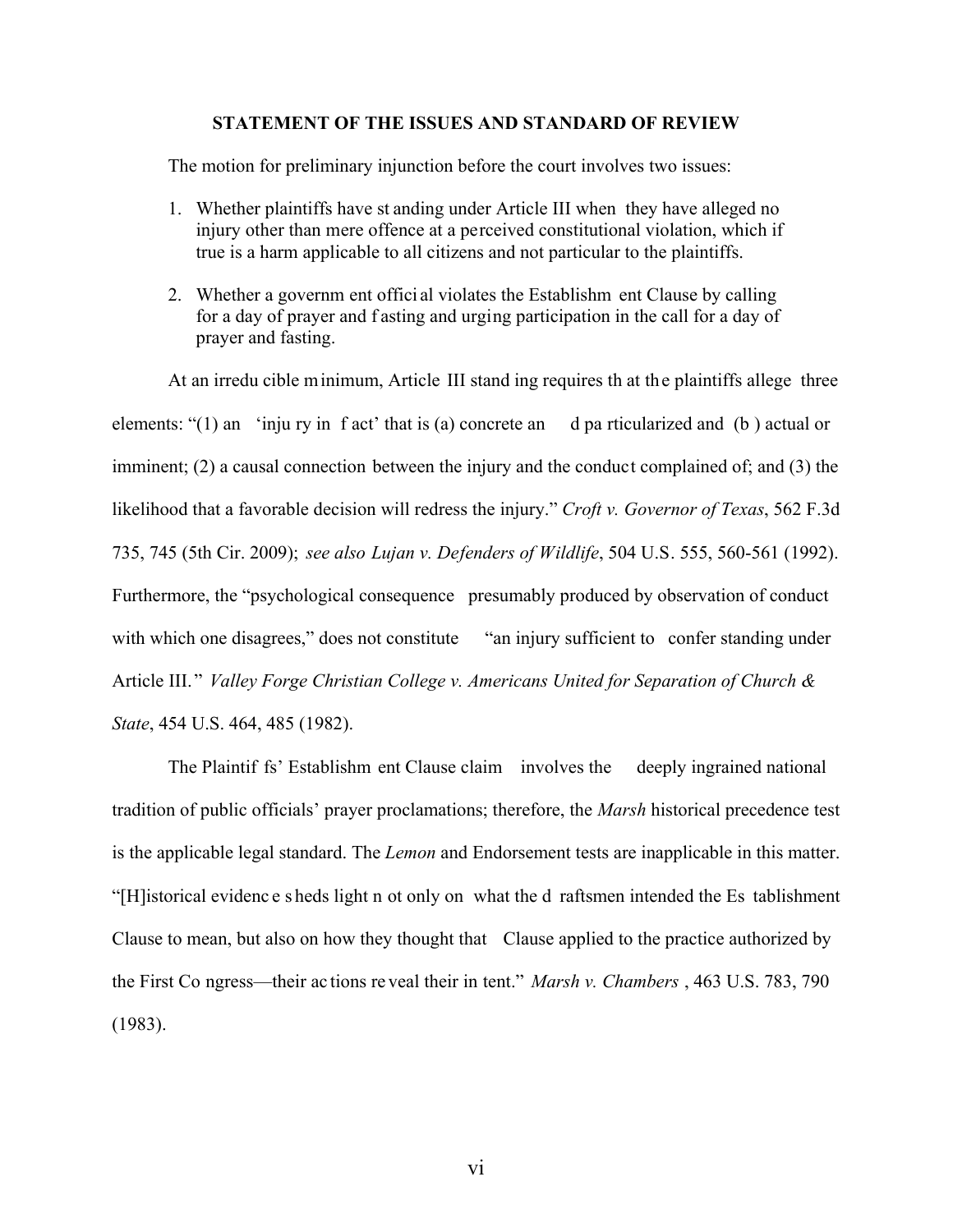#### **SUMMARY OF THE ARGUMENT**

 A preliminary injunction should not be granted ,and this case should be dismissed for two reasons. First, FFRF and its member plaintiffs lack standing to su e because FFRF's claims of injury amount to nothing m ore than being offended by Governor Perry's statem ents, and *Valley Forge* precludes standing based on such offence.

 Second, to hold that Governor Perry's calls for Texans and other Am ericans to pray and fast violates the Establishm ent Clause would be inconsistent with *Marsh v. Chambers*, 463 U.S. 783 (1983) and the long history of official government acknowledgem ent of religion in American life—specifically with the long history in this nation of legislators and executive officials calling this nation's people to prayer.

#### **ARGUMENT**

 Texas Governor Rick Perry has called on Texans and all Am ericans to pray and fast on August 6, 2011. He has also invited Am ericans to join him on that date at a prayer rally in Houston to turn to God and Jesus Christ for forgiveness and guidance.

## **I. Plaintiffs' Allegations of Injury are not S ufficient to Demonstr ate They Have Standing.**

Governor Perry's call is a request, not a command. Plaintiffs do not, and cannot, allege that Governor Perry's statements calling people to pray and f ast harm them in any tangible way. Governor Perry's statements require nobody to pray or fast and impose no penalty for failing to pray or fast (as if im posing such a penalty were even possible). Governor Perry's statem ents do not require anybody to accept the tenets of Christianity or any other religion, or to worship in any particular way, or at all. Plaintiffs remain free to believe or not to believe as they wish, to express their disagreement with the religious views expr essed in Governor Perry's statements, and even to ridicule those views. They are free to vote for candidates to public office who oppose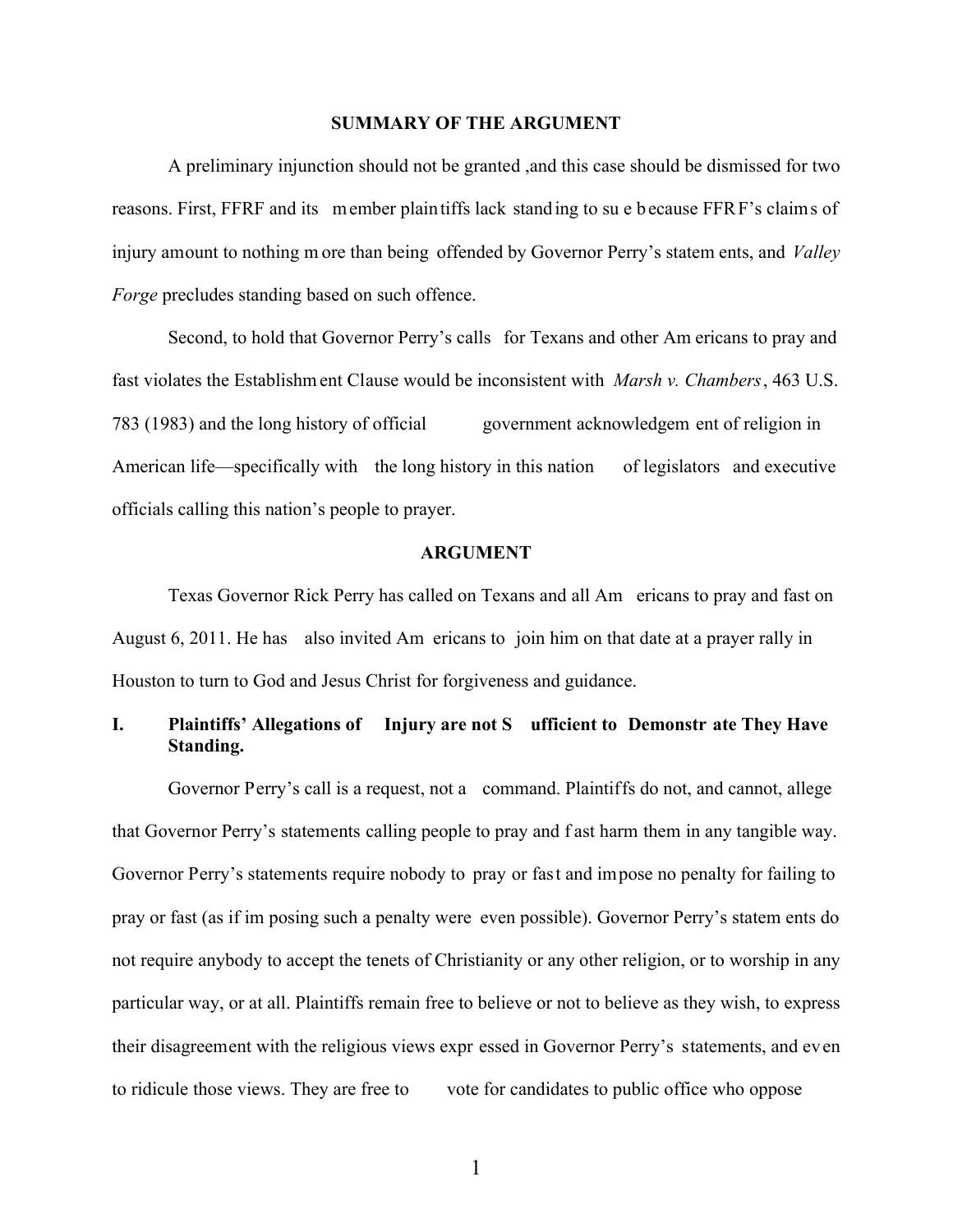Governor Perry's view s. In short, Governor Pe rry's statem ents in no way affe ct plaintiffs' standing in this political community—their rights to vote, to speak, and to refrain from practicing religion as they see fit, are the same now as they were before Governor Perry's statements.

Plaintiffs allege in ess ence th at they are injured becaus e they dis agree with Governo r Perry's actions, that they are offended by those ac tions, and that they ar e m ade to feel like outsiders because they do not believe prayer can solve our nation's problem s. Those allegations are not sufficient to support standing under the Supreme Court's standing jurisprudence.

The Suprem e Court has "'consistently held that a p laintiff ra ising only a generally available grievance about government—claiming only harm to his and every citizen's interest in proper application of th e Constitution and laws, and seekin g relief tha t no m ore directly and tangibly benefits him t han it does the public at larg e—does not state an Article III case or controversy.'" *Lance v. Coffman*, 549 U.S. 437, 439 (2007) (per curiam ) (quoting *Lujan v. Defenders of Wildlife*, 504 U.S. 555, 573-74 (1992)).

The Suprem e Court has repeatedly affir med that being disturbed by a governm ental violation of the Constitu tion is never enough, by itself, to qua lify as a concrete , particularized injury under Article III. *Schlesinger v. Reservists' Comm. to Stop the War* , 418 U.S. 208, 220, 222 (1974); *United States v. Richardson*, 418 U.S. 166, 176-80 (1974).

In *Valley Forge* , the Court app lied the pr inciples a rticulated in *Richardson* and *Schlesinger* to claim s br ought to enforce the Establishm ent Clause. *Valley Forge* , 454 U.S. at 482-90. The *Valley Forge* Court held that plaintiffs did not have standing to challenge a federal land grant program that conveyed property to a Christian college. *Id.* at 489-490. The Court also repudiated the notion that offense at alleged Establishment Clause violations is som ehow distinguishable from the offense suffered by the plaintiffs in *Schlesinger* and *Richardson*. *Id.* at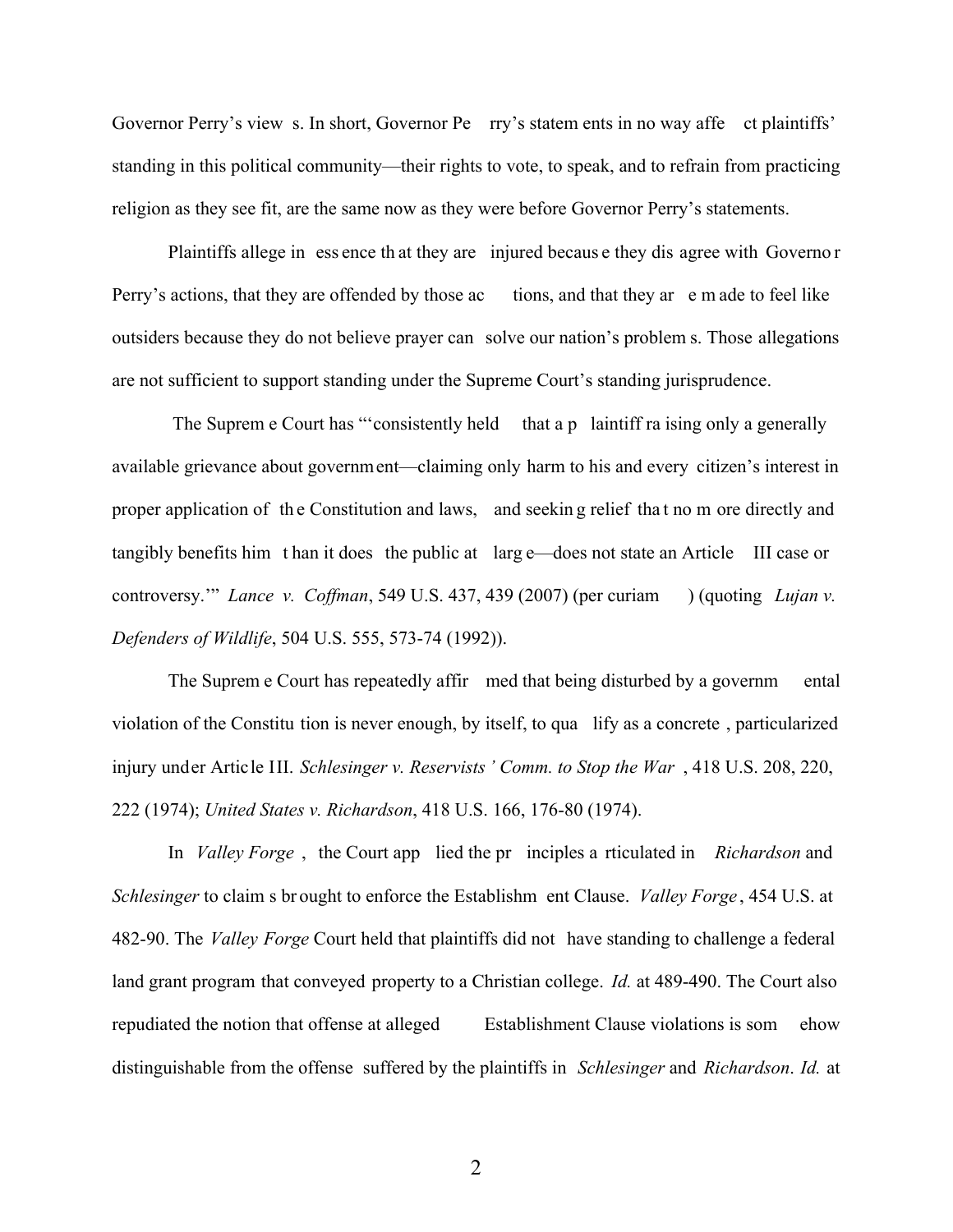484-85. Th e Court noted further that "the propos ition th at all cons titutional provisions are enforceable by any citizen s imply becaus e citi zens are the ultim ate beneficiaries of those provisions has no boundaries." *Id*. at 485.

*Valley Forge* could not have been clearer that m ere psychological offense at the government's alleged com plicity in religion does not convey Article III standing: The "psychological consequence presum ably produ ced by observation of conduct with which one disagrees," does not co nstitute "an injury su fficient to confer stand ing under Article III. " *Id.* at 485. This is true whether the person claim ing the offense ac tually views the conduct or m erely hears about it. *Id*. at 487 n.23 (finding it irre levant that some of the pl aintiffs may have lived in close proxim ity to the college). Proxim ity "doe s not establish an injury where none existed before." *Id*. Standing based on offence at allegedly unconstitu tional governm ent action is therefore irreconcilable with *Valley Forge, Schlesinger,* and *Richardson* because "it treats observation *simpliciter* as the injury." *Books v. Elkhart Cnty.,* 401 F.3d 857, 871 (7th Cir. 2005) (Easterbrook, J., dissenting).

Aside from being inconsistent with the Supreme Court's standing jurisprudence, standing based on offense at governm ent action confers a unique advantage on separationist plaintiffs. There are d oubtless myriad ways in which governm ent speech or displays could offend various citizens. For exam ple, a devout Christian view ing a governm ent-funded depiction of a crucifix immersed in urine<sup>1</sup> might suffer an affront to his spiritual values that is no less profound than the offense suffered by the strict separationist plai ntiff who observes a Decalogue display in the county courthouse. Devout Jews m ight suffer an affront to their sp iritual values from viewing a public television show espousing the view that the  $\epsilon$  City of Jerusalem should be ceded in its

 $\overline{a}$ 

<sup>&</sup>lt;sup>1</sup> See Nat'l Endowment for the Arts v. Finley, 524 U.S. 569, 574 (1998) (challenged statute enacted after NEA funded "art" depicting crucifix immersed in urine).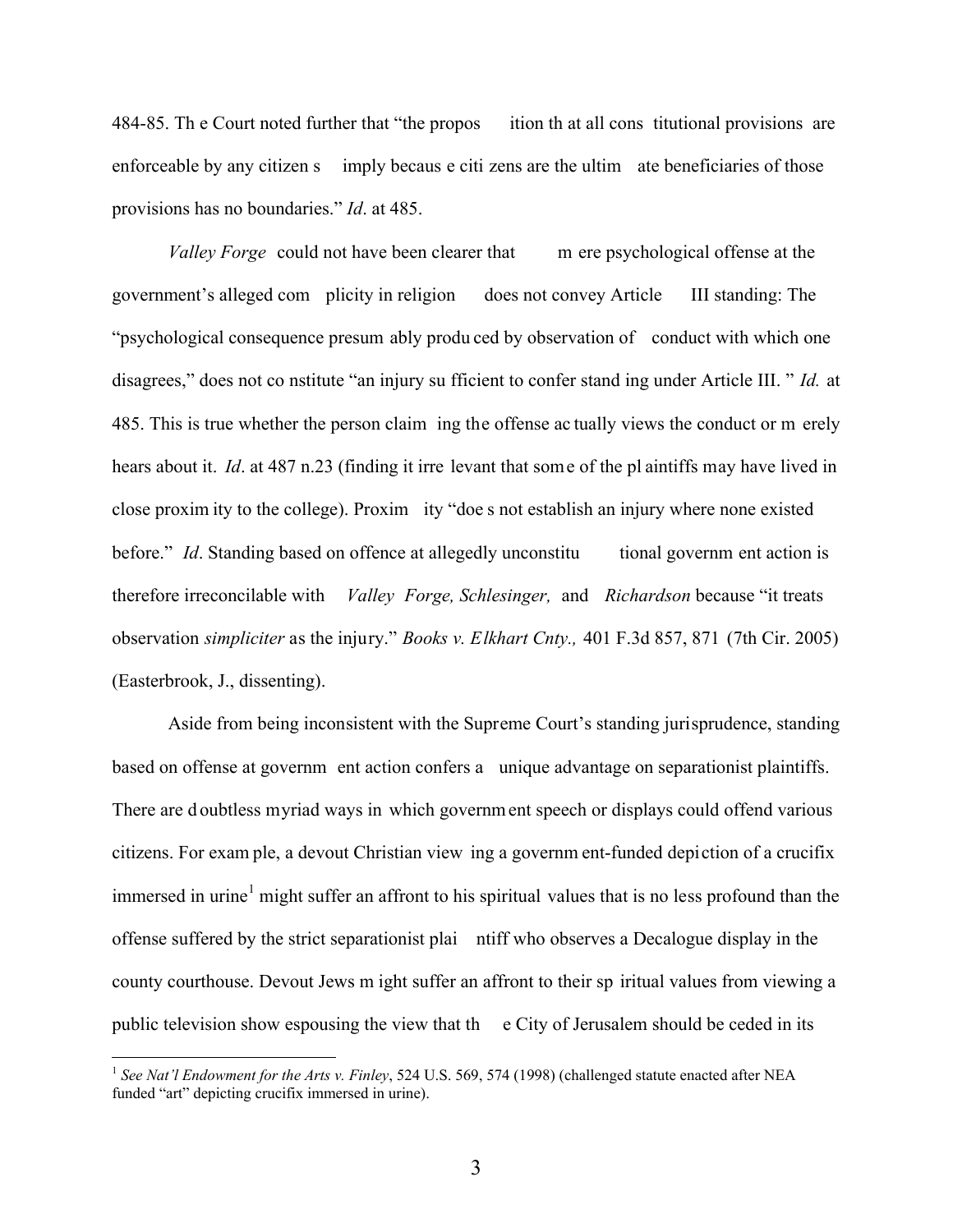entirety to the Palestin ians as part o f a Mid-East peace accord. Finally, there can be no doubt of the widespread offense that would result from the government's public execution of a convicted felon. *See Valley Forg e*, 454 U.S. at 489 n.2 6 (lis ting imposition o f capital pu nishment and implementation of affirm ative action as "but two am ong . . . m any possible exam ples" of government action that could trigger claim s "on the basis of a personal right to governm ent that does not [violate] commands in the Constitu tion"). Yet, only the plaintif f who claims offence at an alleged Establishment Clause violation would have standing to sue based on that offence.

Under *Valley Forge,* however, it does not m atter how se vere the offense to spiritual or other perso nal values or how unconstitu tional the alleged governm ent conduct is . *Id.* at 484 (rejecting argum ent that "Article III burdens diminish as the im portance of the claim on the merits increases"). The plaintiff must show that he personally suffered a "distinct and palpable" injury apart from mere offense at exposure to the government conduct. *Id*. at 488.

Plaintiffs might argue that the Supreme Court and the Fift h Circuit have decided on the merits Esta blishment Clause cas es af ter *Valley Forge* in which the basis for standing was apparently that the plaintiffs had been offe nded by religious displays on government property and the alleged endorsem ent of r eligion evidence by those displays. *See, e.g.* , *County of Allegheny v. ACLU*, 492 U.S. 573 (1989); *Van Orden v. Perry*, 351 F.3d 173 (5th Cir. 2003). But that a rgument is m eritless. As the Suprem e C ourt noted this past term , "[w]he n a potential jurisdictional defect is n either noted nor discussed in a federal decision, the decision does not stand for the proposition th at no defect existed." *Ariz. Christian Sch. Tuition Org. v. Winn* , 131 S. Ct. 1436, 1448 (2011) (citations omitted).

The only federal court to address standing on a similar issue dismissed FFRF's complaint for lack of standing when the FFRF filed suit ch allenging 36 U.S.C. §119 (2010) (directing the

4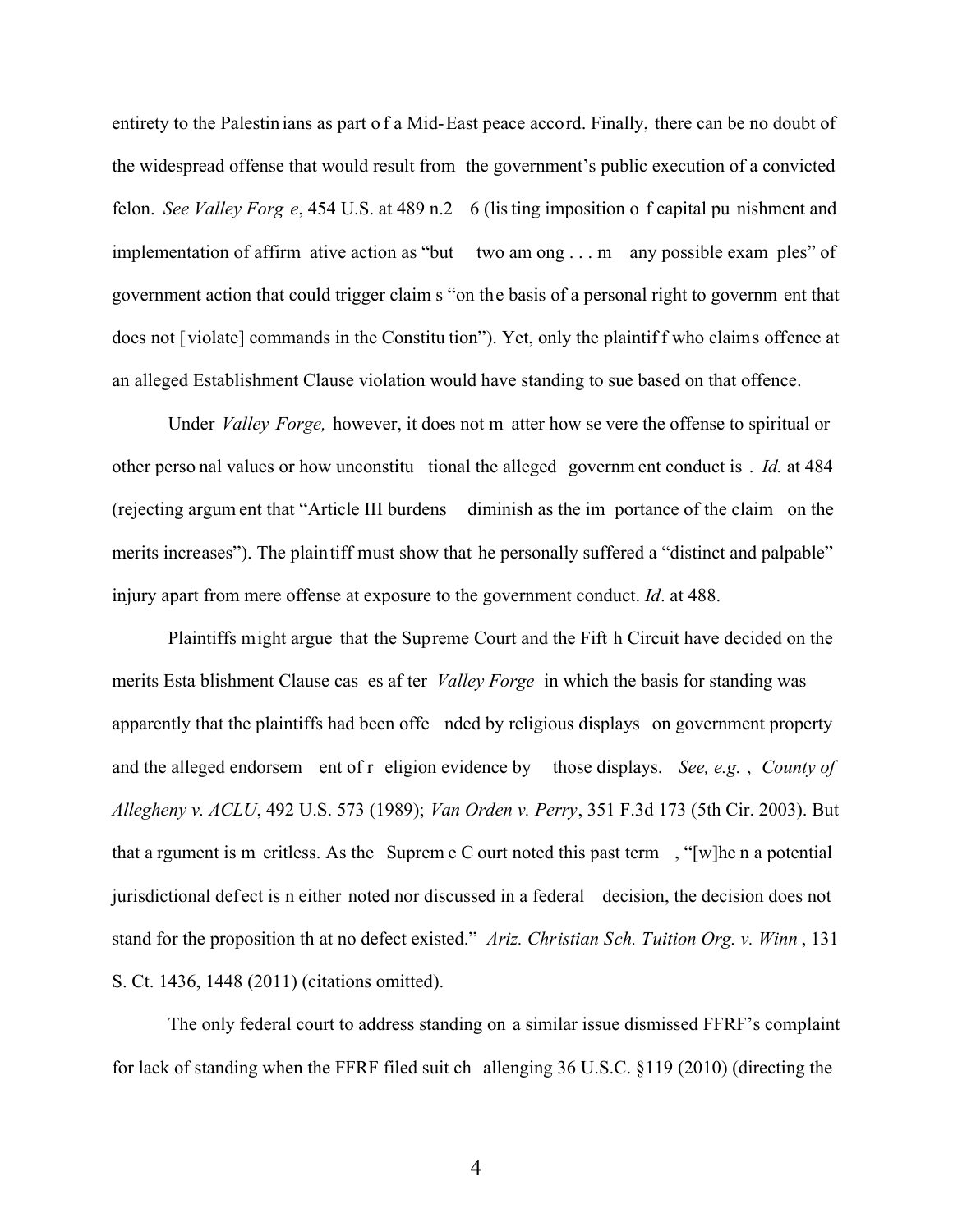president to proclaim a national day of prayer annually "on which [day] the people of the United States may turn to God in prayer and m editation at churches, in groups, and as individuals") and President Obama's 2010 National Day of Prayer proclam ation. *Freedom from Religion Found., Inc. v. Obama*, No. 10-1973, 2011 U.S. App. LEXIS 7678 (7th Cir. April 14, 2011). The court reasoned that, although this proclamation was directed at the plaintiffs,

no one is obliged to pray, any m ore than a person would be obliged to hand over his money if the President asked all ci tizens to support the Red Cross and other charities . . . [t]he President has made a request; he has not issued a command. No one is injured by a request that can be declined.

*Id.* at \*4-5. The court rejected the argum ent that plain tiffs were inju red because they "feel excluded, or made unwelcome" by a declaration of a day of prayer. *Id.* at \*6-7. "[H]urt feelings differ from legal injury. The 'value interests of concerned bystanders' do not support standing to sue." *Id.* (c itations om itted). Because the pla intiffs have suffered no particu larized harm, plaintiffs lack standing to sue Governor Perry.

## **II. The Claim that Governor Perry's Call to Prayer Violates the Establishment Clause is Inconsistent with History and Supreme Court Precedent.**

In *Marsh v. Chambers* , the Suprem e Court conducted a searching exam ination of the nation's history when considering a challenge to the Nebraska state legislature's practice of opening its sessions with prayer by a paid chaplain. In upholding the practice, the Court held that "historical e vidence she ds ligh t no t only on what the d raftsmen inten ded the Establishm ent Clause to mean, but also on how they thought that Clause applied to the practice authorized by the First Congress—their actions reveal their intent." 463 U.S. at 790.

 The *Marsh* Court refused to read th e "Establishment Clause of the Amendment to forbid what [its framers] had just declared acceptable." *Id.* at 790. The Court dete rmined that the F irst Congress "did not consider opening prayers as a proselytizing activity or as symbolically placing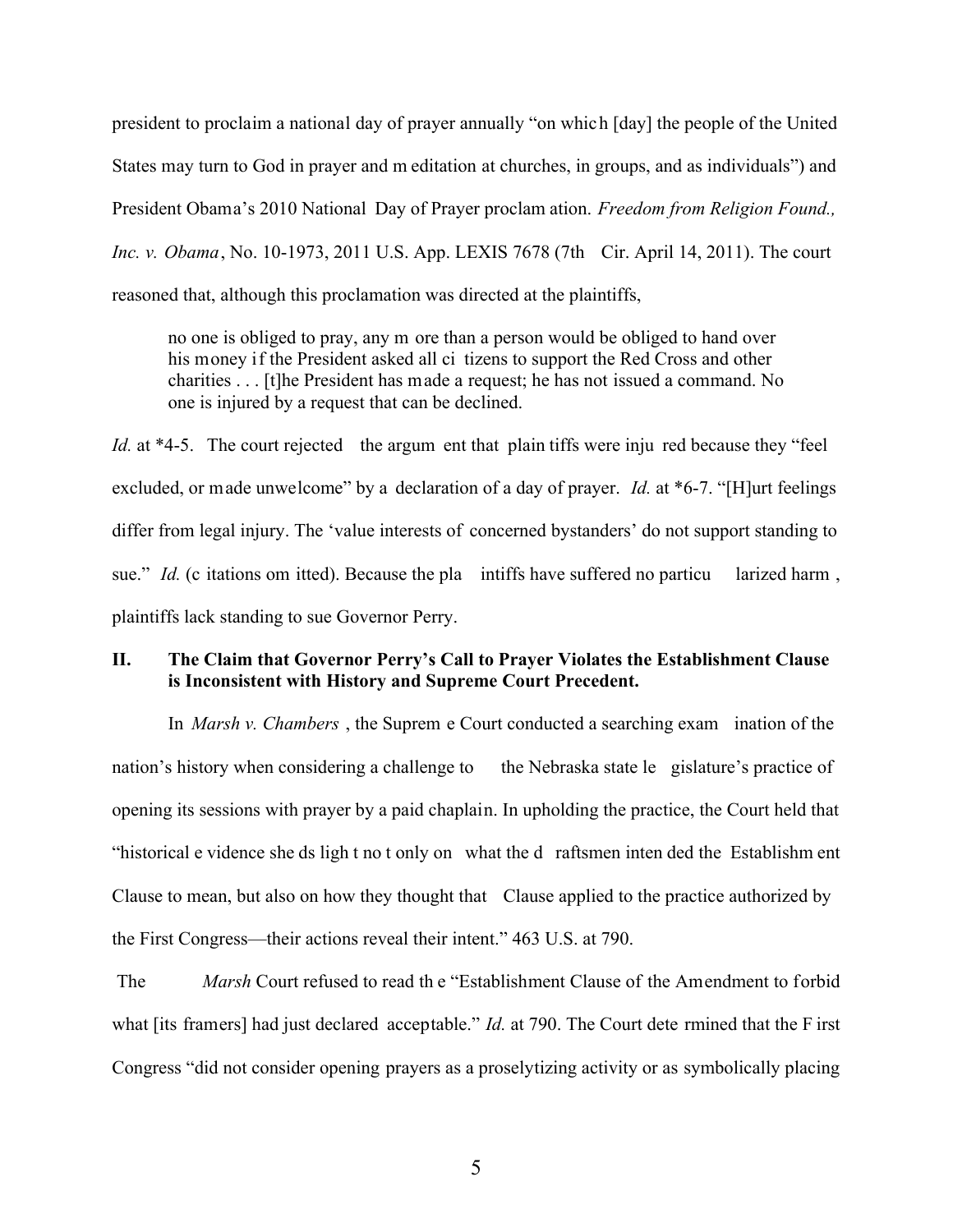the government's official seal of approval on one religious view," *id.* at 792 (citation s omitted); rather, the fra mers m erely considered "i nvocations as 'conduct whose . . . effect . . . [harmonized] with the tenets of some or all religions.'" *Id.* (quoting *McGowan v. Maryland*, 366 U.S. 420, 442 (1961)).

 The Court h eld further that the Neb raska legislative prayer was not an estab lishment of religion even though the sa me Presbyterian minister had served as the chaplain for 16 years and had his salary paid from public funds. "To in voke Divine guidance on a public body entrusted with making the laws is not . . . an 'establishment' of religion or a step toward establishment; it is simply a tolerable acknowledgment of beliefs widely held among the people of this country." *Id.* The Court concluded th at "legislative prayer presents no more poten tial for establishment" than practices previously uphe ld, such as grants for higher education at religi ous institutions and tax exemptions for religious organizations. *Id.* at 791 (citations om itted). In *Marsh*, the Court recognized that historical practice dating back to the time of the founding elucidates the meaning of "establishment of religion." As noted by Justice O'Connor, who minted the endorsement test,

[w]hatever the provision of the Constitution that is at issue, I continue to believe that "fidelity to the notion of constitutional—as opposed to purely judicial—limits on governmental action *requires us to impose a heavy burden on those w ho claim that practices accepted when* [*the provis ion*] *was adopted are now constitutionally impermissible* ." The Court properly looked to history in upholding legislative prayer, *Marsh v. Chambers*, 463 U.S. 783 (1983), property tax exemptions for houses of worship, *Walz v. Tax Comm'n* , *supra*, and Sunday closing laws, *McGowan v. Mary land*, 366 U.S. 420 (1961). As Justice Holm es once observed, "[if] a thing has been pr actised for two hundred years by common consent, it will need a strong case for th e Fourteenth Am endment to affect it." *Jackman v. Rosenbaum Co.*, 260 U.S. 22, 31 (1922).

*Wallace v. Jaffr ee*, 472 U.S. 38, 79-80 (1985) (O'Connor, J., concurring) (em phasis added). Referring specifically to National Day of Pra yer proclamations and relying on the Court's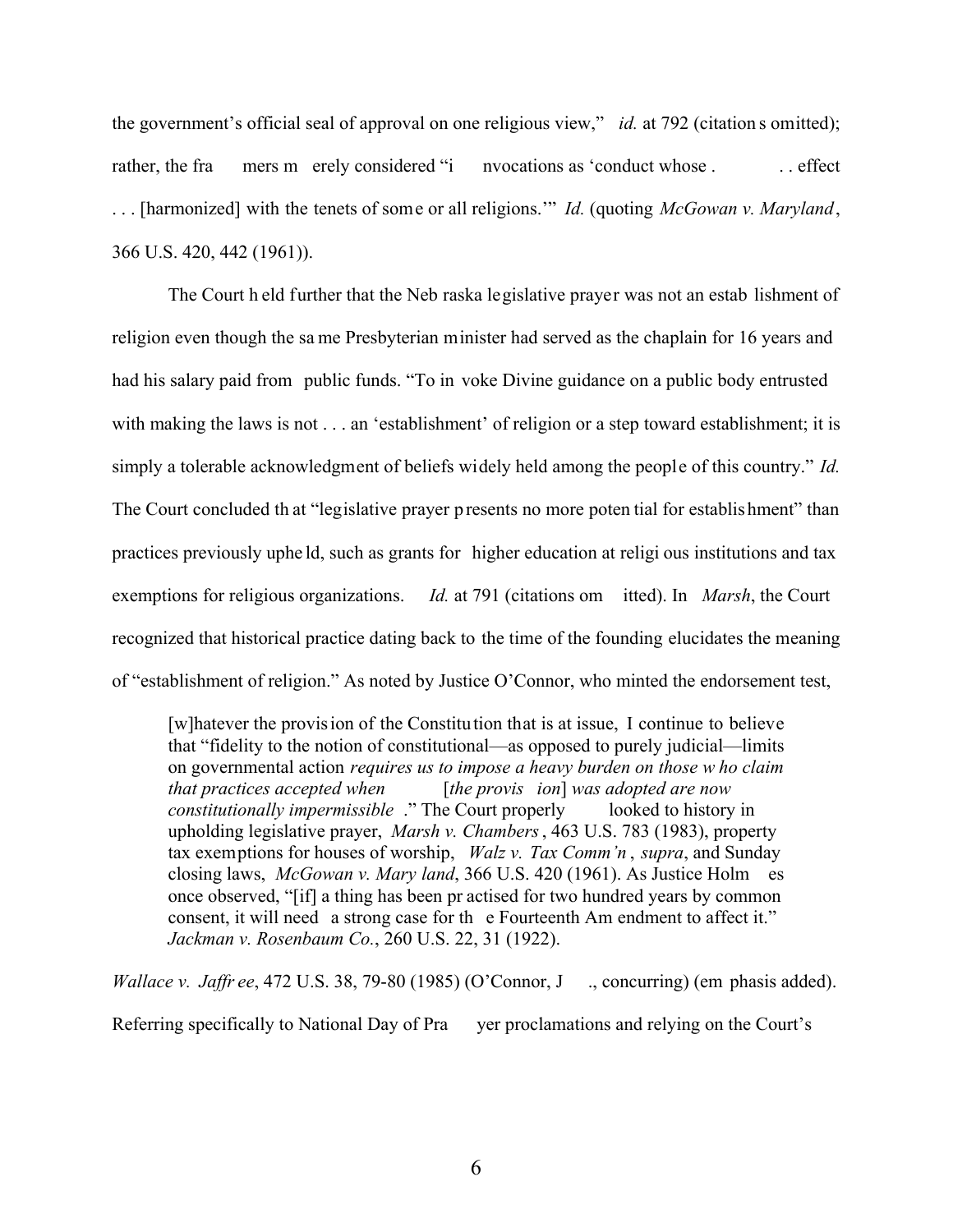decision in *Marsh*, Justice O'Connor stated that such pr oclamations would "probably withstand Establishment Clause scrutiny given their long history." *Id.* at 81 n.6.

## **A. The Congress and Presidents Hav e Issued Proclamations Calling the Nation to Prayer since the Founding.**

*Marsh* requires dism issal of FFRF's com plaint in this cas e because th e dedication by government officials of certain d ays for prayer has a compelling historical pedigree equal to that of Congressional chaplains. At the end of the years 1777, 1781, and 1782, the Continental Congress recommended that the states set apart a day for prayer and thanksgiving. <sup>2</sup>  $^{2}$  At the Constitutional Convention itself, Benjamin Franklin urged that "prayers imploring the assistance of Heaven, and its blessings on our deliberations, be held in this Assembly every morning before we proceed to busines s."<sup>3</sup> Beginning with George W ashington, three of the four Founding Fathers who became President proclaimed at least one National Day of Prayer.<sup>4</sup>

 On January 1, 1795, George W ashington proclaimed a "day of public thanksgiving and prayer."<sup>5</sup> The proclamation declared that "it is in an especial manner our duty as a people, with devout reverence and af fectionate gratitude, to acknowledge our m any and great obligations to Almighty God and to implore Him to continue and confirm the blessings we experience."6

 Similarly, John Ada ms issued proclam ations in 1798 and 1799, calling the nation to "solemn humiliation, fasting, [and] prayer."<sup>7</sup> The proclamations acknowledged that "dependence"

 $\overline{a}$ 

<sup>4</sup> See John T. Woolley and Gerhard Peters, The American Presidency Project, [online]. Santa Barbara, CA: University of California (hosted), Gerhard Peters (database). Available from World Wide Web: http://www.presidency.ucsb.edu/ws. [hereinafter Woolley & Peters]. 5 *See* Woolley & Peters, supra note 4, *available at* http://www.presidency.ucsb.edu/ws/?pid=65500.

<sup>&</sup>lt;sup>2</sup> The text of the Proclamation for a Day of Thanksgiving and Prayer, issued by President of Congress Thomas McKean on October 26, 1781, is available at http://www.wallbuilders.com/LIBissuesArticles.asp?id=17940. <sup>3</sup> *Franklin's Appeal for Prayer at the Constitutional Convention of 1787*, WALLBUILDERS, http://www.wallbuilders.com/LIBissuesArticles.asp?id=98.

 $\int$ <sup>6</sup> *Id.* 

<sup>7</sup> Woolley & Peters, supra note 4, *available at* http://www.presidency.ucsb.edu/ws/?pid=65661; Woolley & Peters, supra note 4, *available at* http://www.presidency.ucsb.edu/ws/?pid=65675.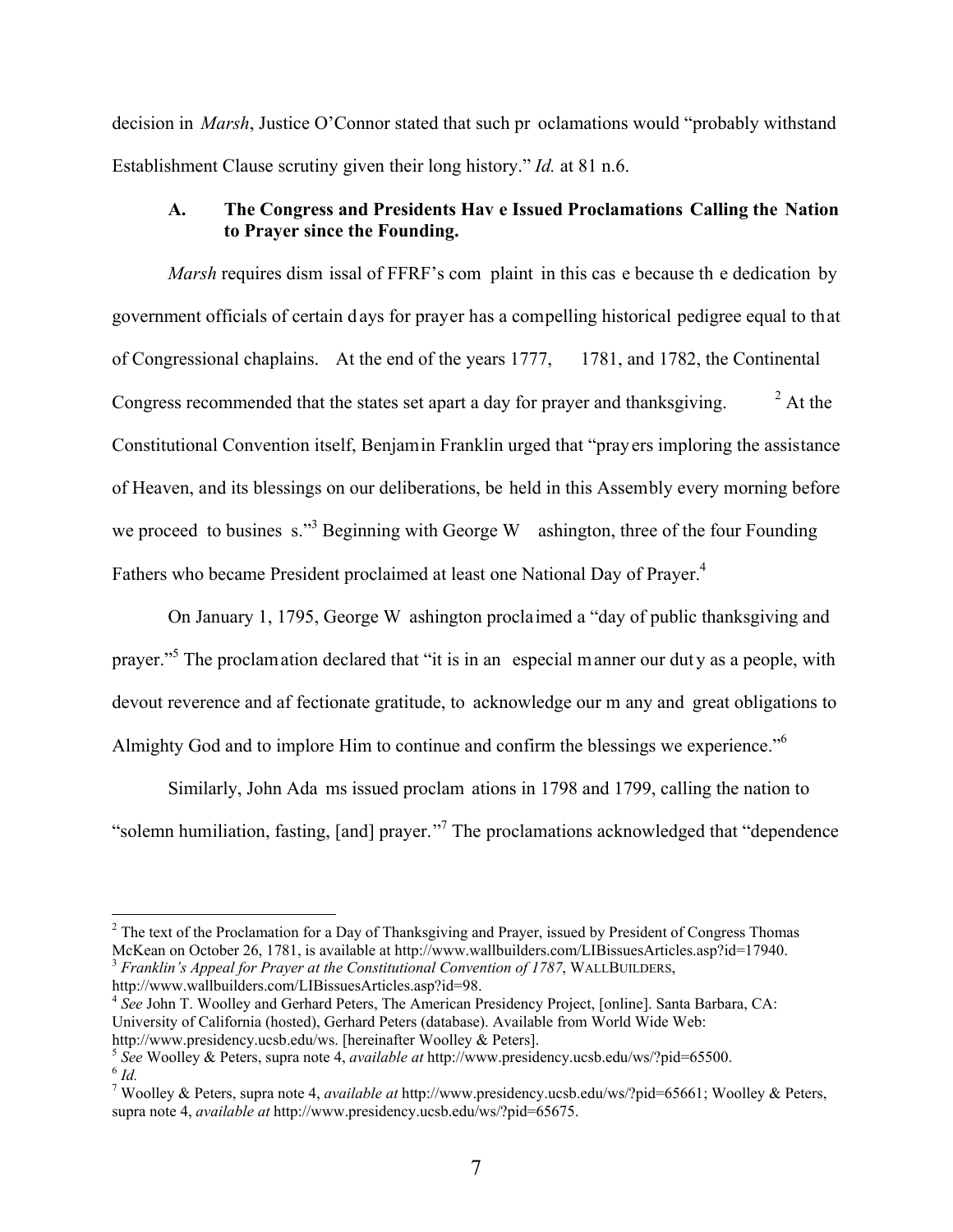on God" was essential for the "prom otion of th at m orality and piety without which social

happiness cannot exist nor the blessings of a free government be enjoyed."<sup>8</sup>

 Perhaps most significantly, Jam es Madison, th e drafter of the First Am endment, issued four proclamations calling the na tion to a day of prayer. P resident Madison asked the nation to set as ide a day of "day of public h umiliation and prayer" in the years 1812, 1813, 1814, and 1815.<sup>9</sup> In the 1812 proclamation, Madison exhorted the nation to render to

the Sovereign of the Uni verse and the Benefactor of Mankind the public hom age due to His holy attributes; of acknowledging the transgressions which might justly provoke the m anifestations of His divine displeasure; of seeking His m erciful forgiveness and His assistance in th e great duties of repentance and amendm ent, and especially of offering fervent supplic ations that in th e presen t s eason of calamity and war He would take the American people under His peculiar care and protection; that He would guide their public councils, animat e their patriotism, and bestow His blessing on their arm s; that He would inspire all natio ns with a love of justice and of concord and with a reverence for the unerring precept of our holy religion to do to others as they would require that others should do to them; and, finally, that, turning the hearts of our enemies from the violence and injustice which sway their councils against us, He would hasten a restoration of the blessings of peace.<sup>10</sup>

 Since the founding era, nearly every president has issued proclamations calling the nation to pray for various purposes.  $\frac{11}{1}$  The most common proclam ation has been the call to observe a day of Tha nksgiving with prayers of thanks to God. On the sam e day that the House of Representatives endorsed the First Am endment and its Establishm ent Clause, it adopted a resolution commissioning several of its m embers to jo in several Senators to ask th e President "'to recommend to the people of the United Stat es a day of public Tha nksgiving and prayer, to

<sup>-</sup><sup>8</sup> *Id.* 

<sup>9</sup> Woolley & Peters, supra note 4, *available at* http://www.presidency.ucsb.edu/ws/?pid=65944; Woolley & Peters, supra note 4, *available at* http://www.presidency.ucsb.edu/ws/?pid=65959; Woolley & Peters, supra note 4, *available at* http://www.presidency.ucsb.edu/ws/?pid=65981; Woolley & Peters, supra note 4, *available at* http://www.presidency.ucsb.edu/ws/?pid=65984.

<sup>10</sup> Woolley & Peters, supra note 4, *available at* http://www.presidency.ucsb.edu/ws/?pid=65944 (quotations marks and citations omitted).

<sup>&</sup>lt;sup>11</sup> A thorough compilation of presidential and congressional proclamations calling the nation to prayer is set forth as Appendix A to this brief.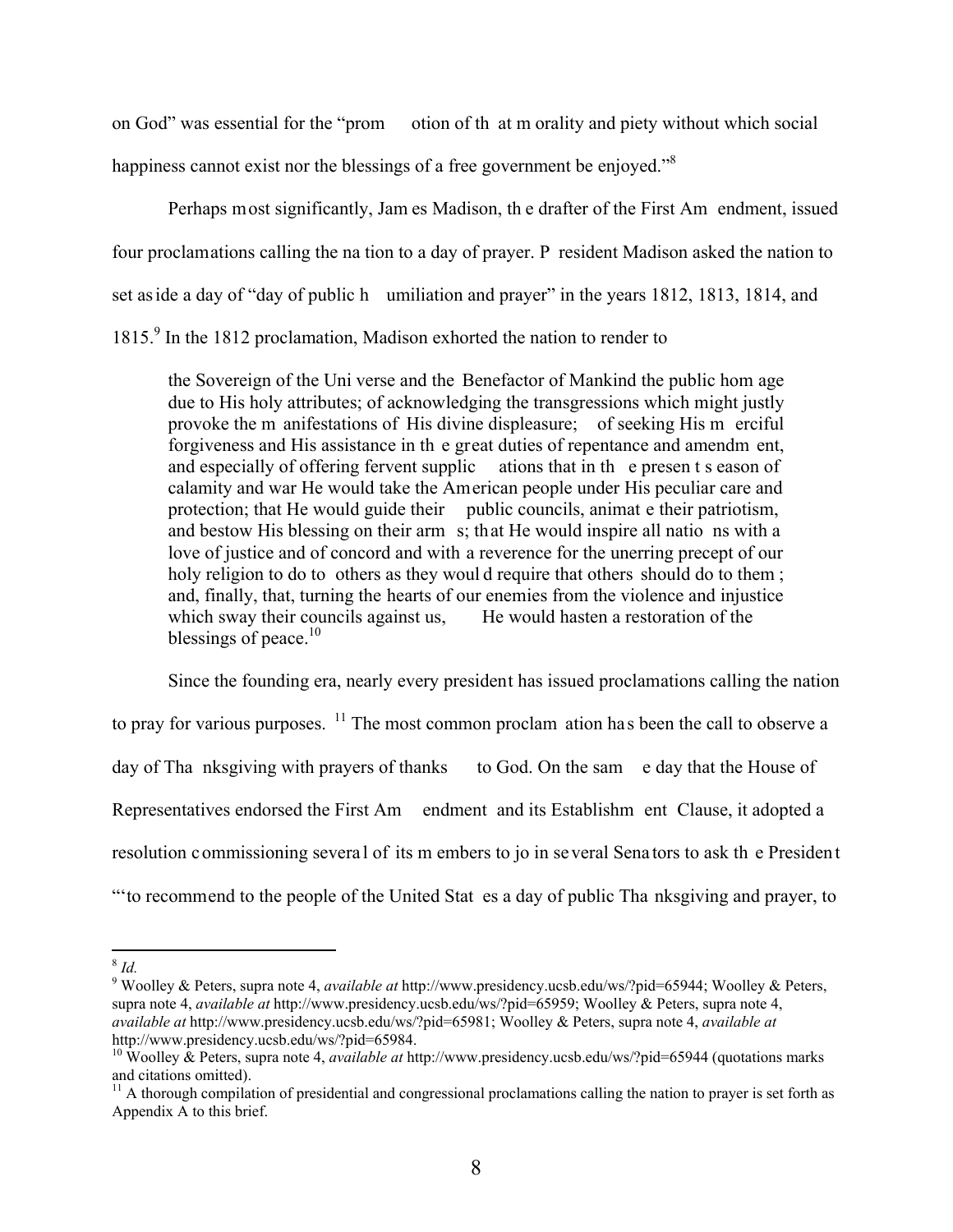be observed by acknowledging, with gratef ul h earts, the m any signal favors of Al mighty God."<sup>12</sup> President W ashington accordingly proclaim ed November 26, 1789, the first official Thanksgiving holiday and exhorted all Am ericans to "unite in most humbly offering our prayers and supplications to the great Lord and Ruler of Nations, and beseech Him to pardon our national and other transgressions."<sup>13</sup> The overwhelming majority of presidents followed suit.<sup>14</sup>

 Presidents have also called the nation to pray on various other occasions. For example, on August 12, 1861, President Abraham Lincoln issued a proclamation marking "the last Thursday in September" of the s ame year as a day of "h umiliation, prayer and fasting. "15 Throughout the nation's history, Am erican presidents have issued 164 proclam ations calling the nation to prayer.<sup>16</sup> Such calls for national prayer did not vi olate the Establishmen t Clause during the founding era, and *Marsh* requires the conclusion that states' participation in federally permissible activities are as constitutional today as they were during the Founding era.

### **B. No Supreme Court Establishment Clause Case Decided Subsequent to** *Marsh v. Chambers* **Undercuts** *Marsh***'s Vitality.**

 The gravamen of FFRF's Complaint is that Governor Perry's day of prayer proclam ation and related activities constitute an impermissible endorsement of religion. *See* Compl. ¶¶ 10, 37- 44, 50, 54, 57, 61, 72, 89, 86, 98, 100. A careful reading of the Supreme Court's Establishment Clause decisions, however, reveals no diminution of *Marsh*'s vitality.

 In *Lynch v. Donnelly* , 465 U.S. 668 (1984), the Court recognized the "unbroken history of official acknowledgm ent by all three branch es of governm ent of the role of religion in American life." *Id.* at 674. "Our history is replete with official references to the value and

 $\overline{a}$ 

<sup>&</sup>lt;sup>12</sup> ROBERT L. CORD, SEPARATION OF CHURCH AND STATE: HISTORICAL FACT AND CURRENT FICTION 154 (1982).  $^{13}$  *Id.*  $^{14}$  *See* Appendix A.

<sup>15</sup> Woolley & Peters, supra note 4, *available at* http://www.presidency.ucsb.edu/ws/?pid=69979.

<sup>16</sup> *See* Appendix A.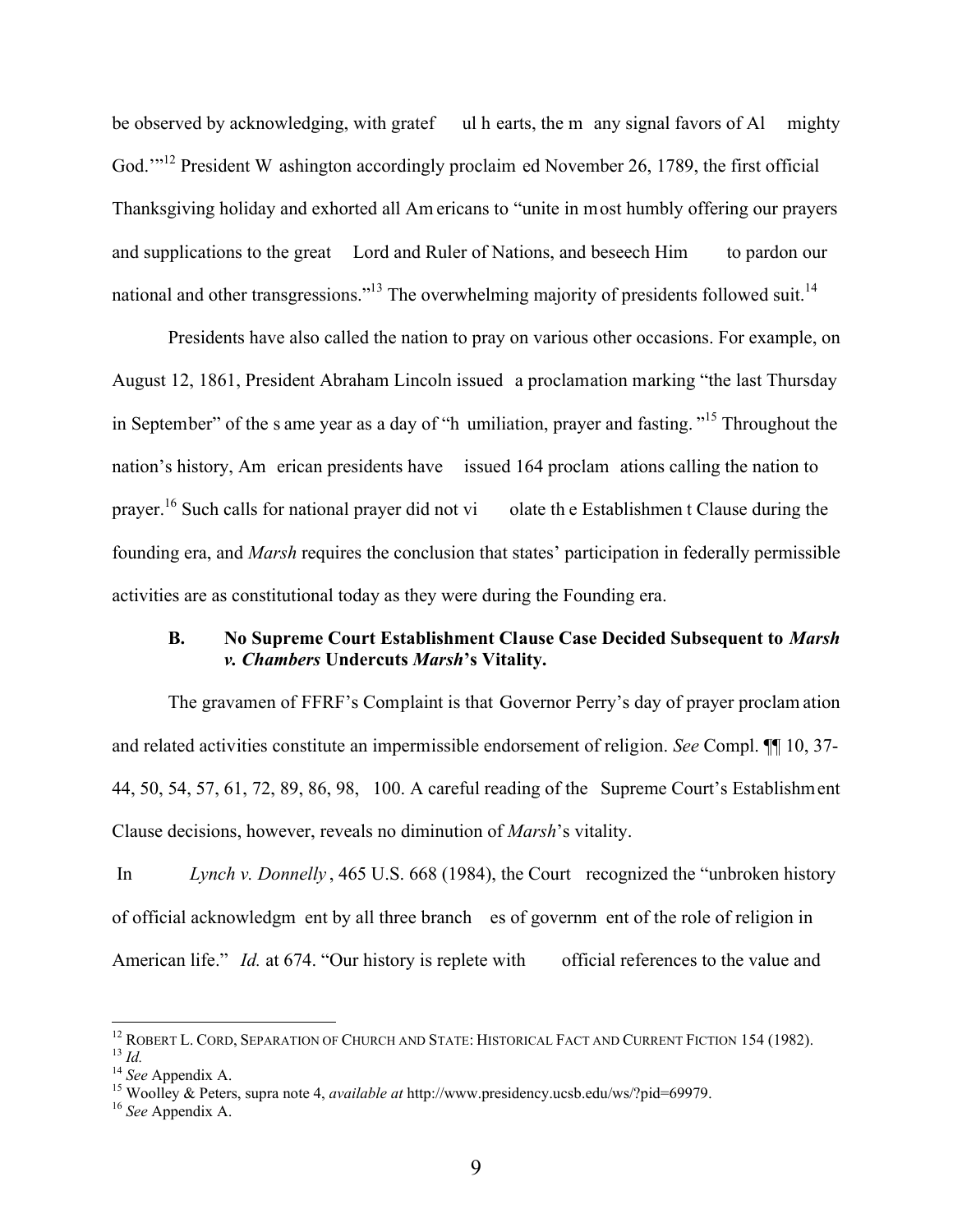invocation of Divine guidance in deliberations and pronouncements of the Founding Fathers and contemporary leaders. " *Id.* at 675. The Court listed m any exam ples of our "government's acknowledgment of our religious heritage," leading off wit h the historic practice of e mploying Congressional chaplains. *Id.* at 672, 676.

The interpretation of the Establishm ent Clause by Congress in 1789 takes on special significance in light of the Court' s emphasis that the First Congress was a Congress w hose constitutional decisions ha ve always been regarded, as they should be regarded, as of the greatest weight in the interpretation of that fundamental instrum ent. It is clear that neither the 17 draftsm en of the Constitution who were Members of the First Congress, nor the Congress of 1789, saw any establishment problem in the em ployment of congressional Chaplains to offer daily prayers in the Congress, a pr actice that has conti nued for nearly two centuries. It would be difficult to id entify a m ore striking exam ple of the accommodation of religious belief intended by the Framers.

*Id.* at 674 (quotations and citations omitted).

Equally significant, the Court ref erred to th e National Day of Prayer as a constitutional

acknowledgment of the nation's religious heritage. *Id*. at 677. The Court concluded that

this history m ay help explain why the Cour t consistently has dec lined to take a rigid, absolutist view of th e Establishment Clause. W e have refused to construe the Religio n Clauses with a lite ralness tha t would underm ine the ultim ate constitutional objective as illuminated by history. In our modern, complex society whose traditions and constitutional underpinnings rest on and encourage diversity and pluralism in all are as, an absolutist app roach in applying the Esta blishment Clause is simplistic and has been uniformly rejected by the Court.

*Id.* at 678 (quotations and citations omitted).

 In *County of Allegheny*, the majority approved the *Lynch* concurrence's harmonization of the endorsem ent test with *Marsh*. "The concurrence [in *Lynch*] . . . harm onized the result in *Marsh* with the endorsem ent principle in a rigorous way, explaining that legislative prayer (like the invocation that co mmences each sess ion of this Court) is a [constitu tional] for m of acknowledgment of religion . . . ." 492 U.S. at 595 n.46 (citations omitted).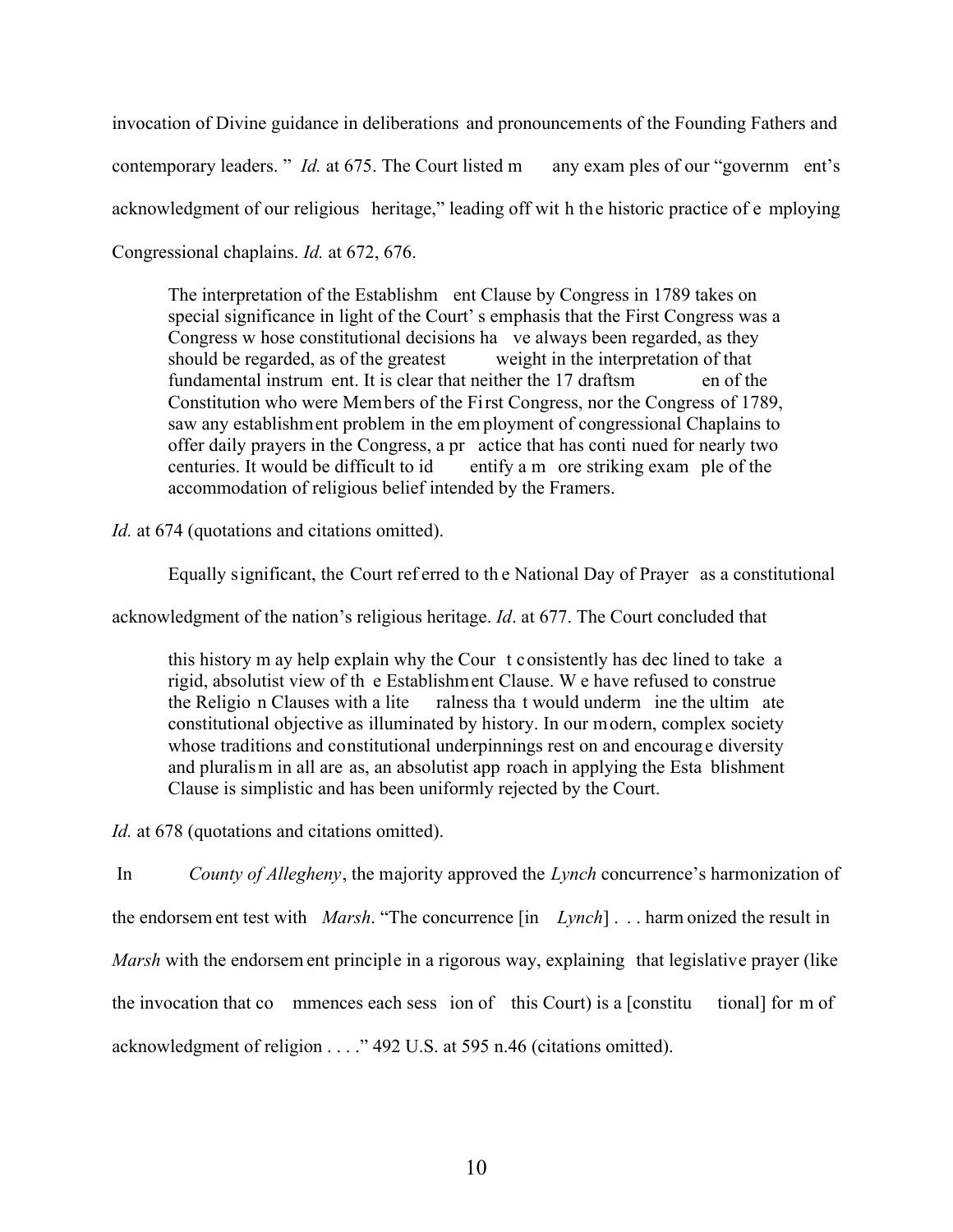Justices Kennedy, Rehnquist, and Scalia, went even further than the m ajority. The dissenters indicated that using the endorsement test to strike down national traditions would be a disturbing departure from the C ourt's precedents upholding the cons titutionality of governm ent practices recognizing the nation's religious he ritage. Justice Kennedy explained that the Establishment Clause does not

require a relentless extirpation of all c ontact between government and religion. . . . Governm ent policies of accommoda tion, acknowledgment, and su pport for religion are an accepted part of our political and cultural heritage. . . . [W]e must be careful to avoid the hazards of pl acing too much weight on a few words or phrases of the Court, and so we ha ve declined to constru e the Religion Clauses with a literalness that would underm ine the ultimate constitution al objective as illuminated by history.

492 U.S. at 657 (Kennedy, J., concurring) (quotations and citations omitted).

## **C. The Low er Federal Courts Have Held that** *Marsh* **Applies to Other Government-Sponsored Religious Practices That Date to the Founding of the Nation.**

The lower federal courts are in accord in holding that *Marsh* governs where acts of

government sponsored religious activity are "deeply embedded in the history and tradition of this

country." *See generally Pelphrey v. Cobb County*, 2008 U.S. App. LEXIS 22422 (11th Cir.

2008); *Cammack v. Waihee*, 932 F.2d 765, 772 (9th Cir. 1991); *Katcoff v. Marsh*, 755 F.2d 223

(2d Cir. 1985); *Newdow v. Bush*, 355 F. Supp. 2d 265 (D.D.C. 2005).

 In *Newdow v. Bush* , a case ch allenging the c onstitutionality of praye r at p residential inaugurations, the court ruled that *Marsh* controlled its decision beca use the his torical reco rd established that inaugural prayer can be traced to the founding of this country. 355 F. Supp. 2d at 286-87. "[H]ere there is an official endorsem ent of inaugural prayer by the Fram ers . . . a historical detail that was regarded as strong ev idence of a constitu tional tradition for legis lative prayer in *Marsh*." *Id.* at 287-88. As in *Newdow*, the h istorical ev idence establishing calls b y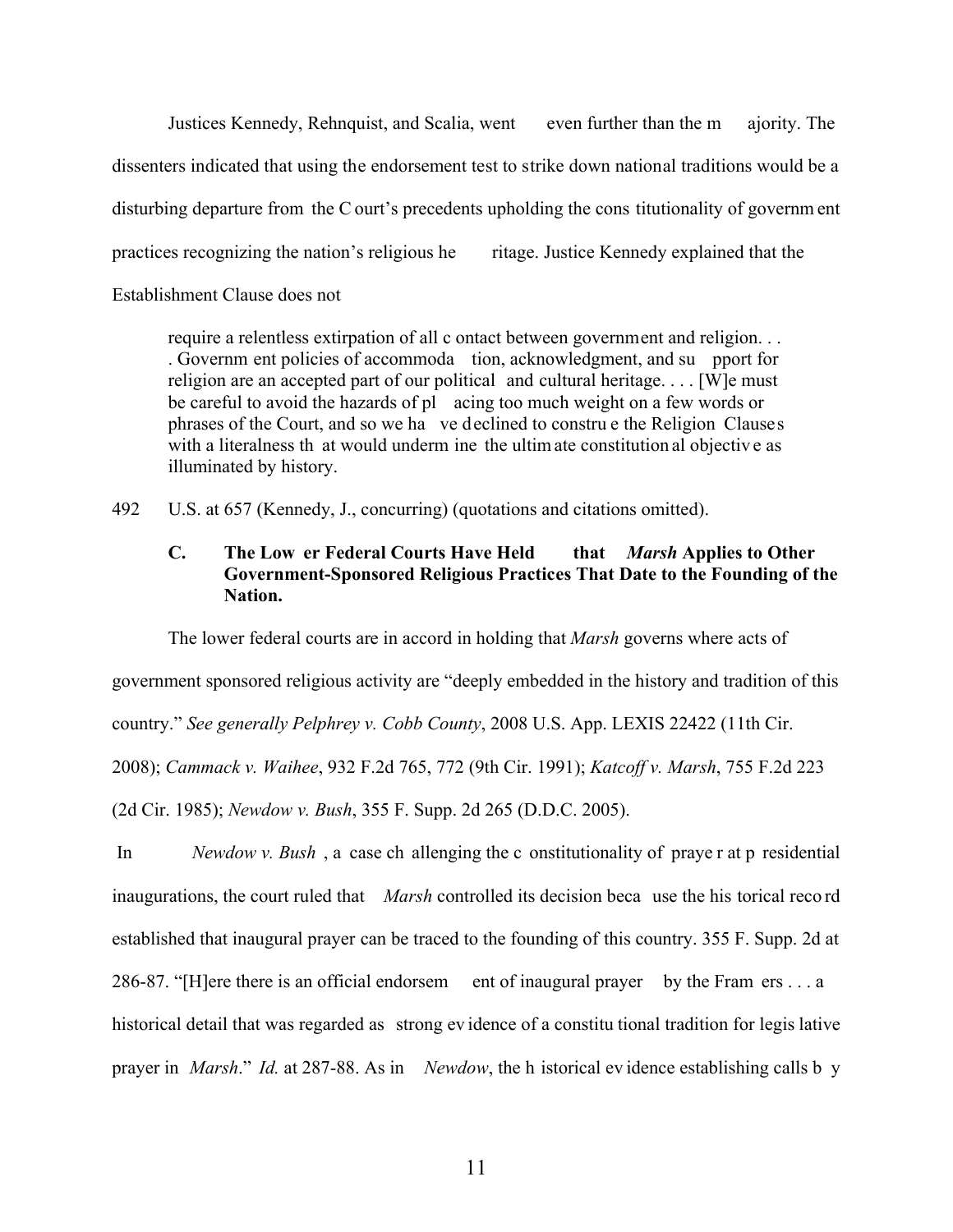governments to join days of praye r as deeply embedded in the traditi on and history of this country is indisputable.

### **CONCLUSION**

 In sum, plaintiffs do not have Artic le III standing to challenge that which does not harm them in a particularized manner beyond m ere psychological injury. In ad dition, Supreme Court precedent m akes it clear that pu blic calls f or pray er b y electe d o fficials do not vio late the Establishment Clause. For the foregoing reasons , the Am erican Center for Law and Justice respectfully urges this Court to d eny FFRF's motion for prelim inary injunction and dism iss FFRF's complaint.

Dated July 28, 2011

Respectfully submitted,

/s/ Kelly Coghlan Kelly Coghlan *Counsel of Record*  COGHLAN & ASSOCIATES



Jay Alan Sekulow\* Counsel of Record Stuart J. Roth\* AMERICAN CENTER FOR LAW & **JUSTICE** 



John P. Tuskey\* Laura B. Hernandez\* AMERICAN CENTER FOR LAW  $&$ **JUSTICE** 



\* - not admitted before this Court *Counsel for Amicus*